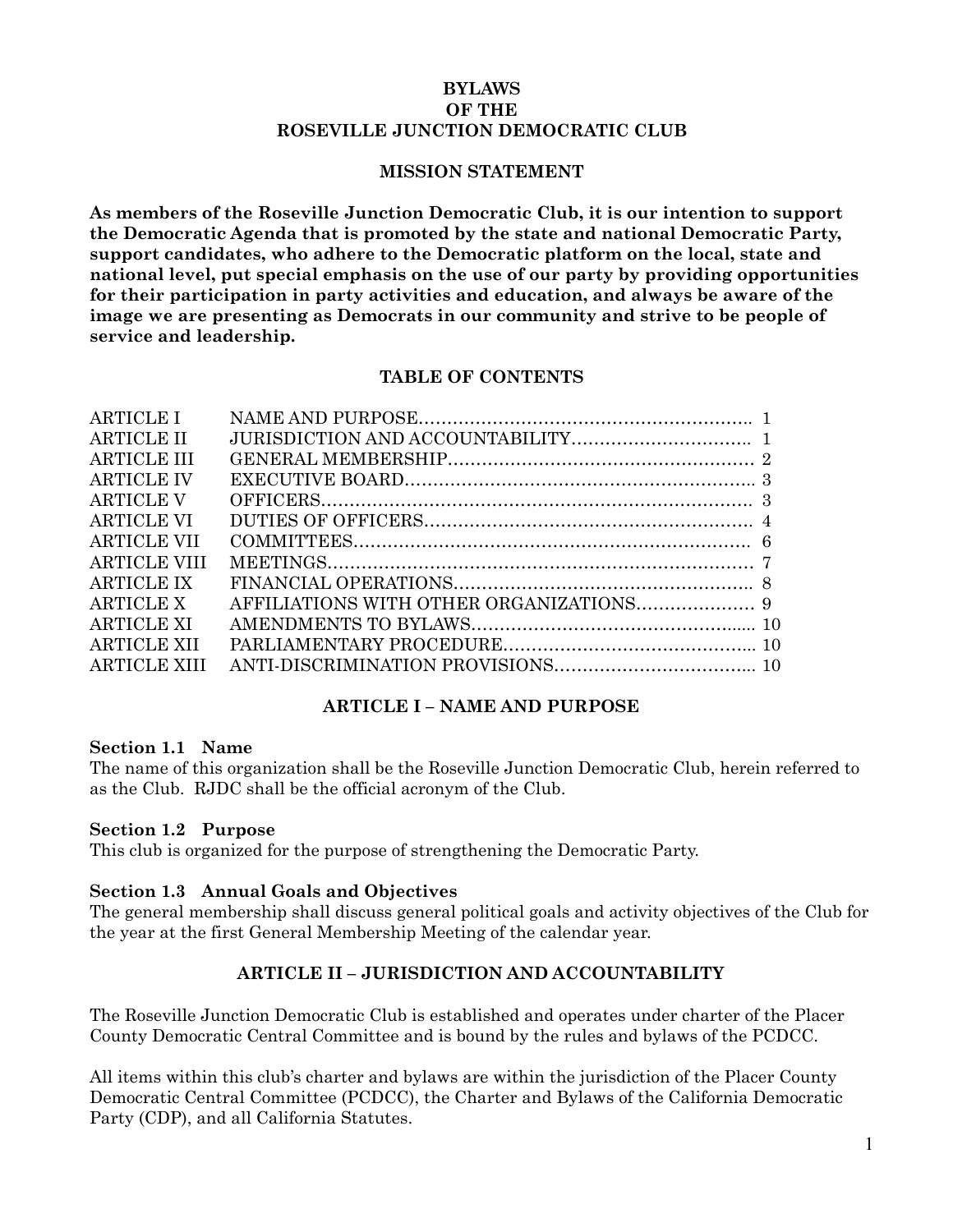# **ARTICLE III – GENERAL MEMBERSHIP**

### **Section 3.1 Qualifications**

Qualifications for membership in the Club shall be open to either of the following:

- A. Any person who has registered the Democratic Party as their political party preference with the California Secretary of State, or
- B. Any person, aged 13 years or older and residing in the City of Roseville, California, who has declared their support for the Democratic Party and the principles as expressed in party platforms to the general membership of the Club.

# **Section 3.2 Membership in Good Standing**

- A. A member shall be considered in good standing if their dues are current. A membership credential shall be issued by the Treasurer at the request of any member in good standing.
- B. Only members in good standing may vote in club activities, participate on committees, and serve as an officer or chair of a committee.

## **Section 3.3 Dues**

- A. All members shall pay dues on an annual basis, for each calendar year of January 1 through December 31.
- B. Member rates to be paid for the following calendar year shall be approved in the December General Membership Meeting or the first General Membership Meeting of the new calendar year.
- C. In the event that annual member rates are not approved after the first General Membership Meeting of the calendar year, dues shall remain the same as the previous calendar year.
- D. Discounted rates may be established to promote increasing the membership of the Club. Such rates may include but need not be limited to:
	- 1. Student rates
	- 2. Family rates
- E. The Executive Board may establish prorated rates for first time members who join the Club after the start of the calendar year.
- F. The Treasurer, with approval from the President, may waive the annual dues of a member for economic hardship.

## **Section 3.4 Voting Rights**

- A. All members in good standing shall be eligible to vote at any General Membership Meeting, Special Meeting, or Committee Meeting in which they participate.
- B. Each member's vote shall count as one vote.
- C. New members must be members in good standing for one (1) month before being eligible to vote for officers, committee chairs, or any other position that represents the Club and for seven (7) days before being eligible to vote in any other club activity.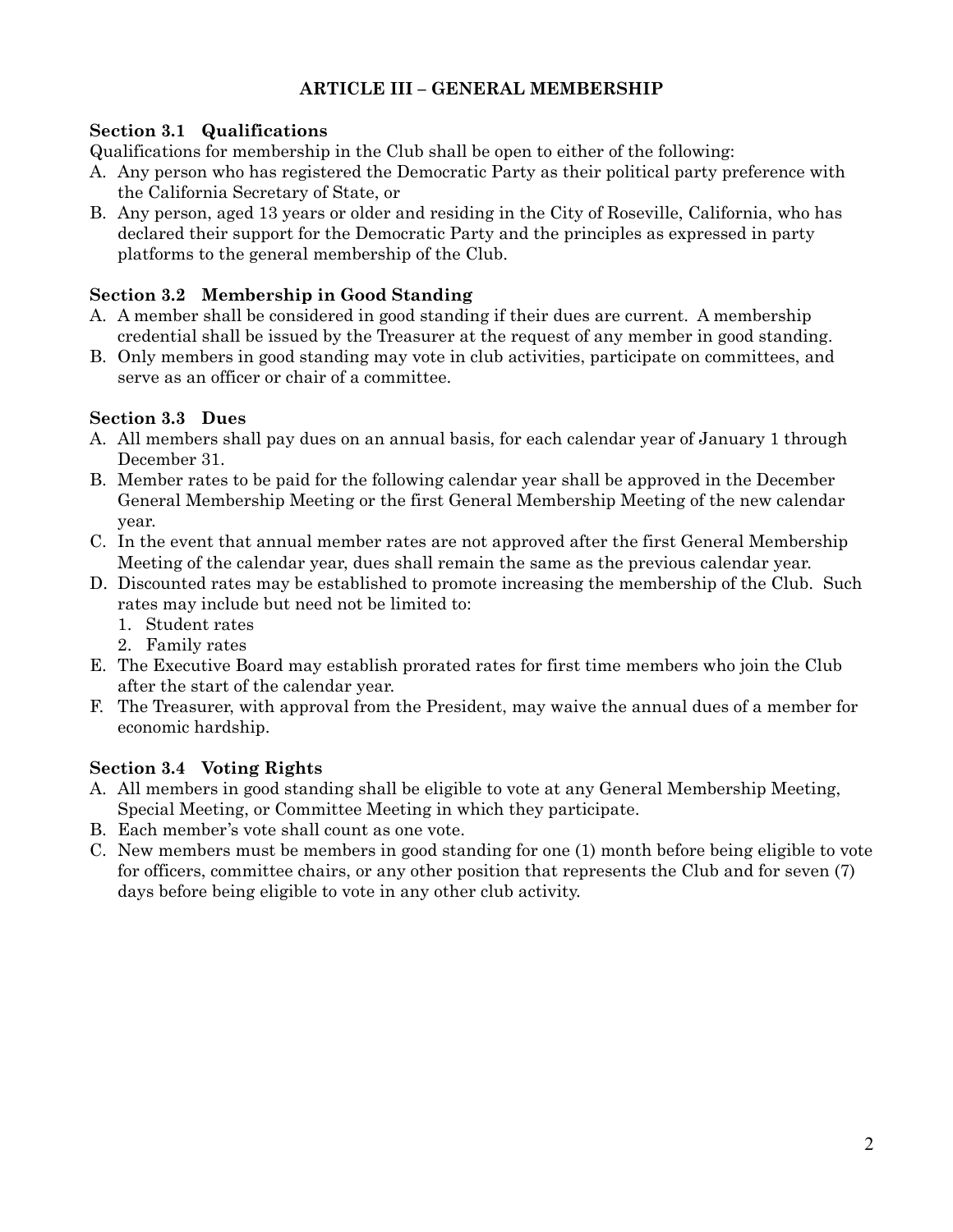# **ARTICLE IV – EXECUTIVE BOARD**

### **Section 4.1 Membership**

The membership shall consist of the currently elected officers.

#### **Section 4.2 Powers**

The Executive Board shall be the governing body of the Club. The Executive Board shall discuss matters pertaining to the Club and make recommendations for action to the general membership of the Club. It shall conduct routine business as required between General Membership Meetings. Routine business includes those matters requiring immediate action that cannot wait until the next regular General Membership Meeting.

# **ARTICLE V – OFFICERS**

#### **Section 5.1 Officer Positions**

The officers of the club shall consist of the following seven elected offices: President, First Vice President, Second Vice President, Secretary, Treasurer, First Member-At-Large/Central Committee Representative, and Second Member-At-Large/Special Committee Representative.

#### **Section 5.2 Term of Office**

Officers shall serve a term of two years, beginning and ending at the June General Membership Meeting of every even numbered year. Officers may serve a maximum of two consecutive terms in the office to which they are elected.

#### **Section 5.3 Officer Nominations**

A Nominating Committee shall be selected during the March General Membership Meeting of each even numbered year. It shall consist of the Second Member-At-Large and two members elected from the general membership. The Second Member-At-Large shall serve as chair of the Nominating Committee. Once the Nominating Committee is formed, it shall receive all nominations for the officer positions.

#### **Section 5.4 Notice and Nomination of Candidates**

The Nominating Committee shall notify the membership at the April General Membership Meeting of each even numbered year of the nominees who have submitted themselves for nomination to the Nominating Committee and shall be asked for any additional nominations. After the April General Membership Meeting, the Nominating Committee shall not accept any more nominations for the election.

#### **Section 5.5 Officer Elections**

- A. Elections of officers shall be held every even numbered year at the May General Membership Meeting.
- B. Ballots shall be counted by secret ballot. Ballots may either be cast in-person at the General Membership Meeting, through mail, or through email, as designated by the Nominating Committee Chair. Mailed and emailed votes must be received by the Nominating Committee the day before the May General Membership Meeting.
- C. There shall be a place on the ballot for write-in candidates for each office.
- D. The candidates who receive the most votes for each office shall win the election.

## **Section 5.6 Installation of Officers**

The installation of officers shall be held at the June General Membership Meeting following the election.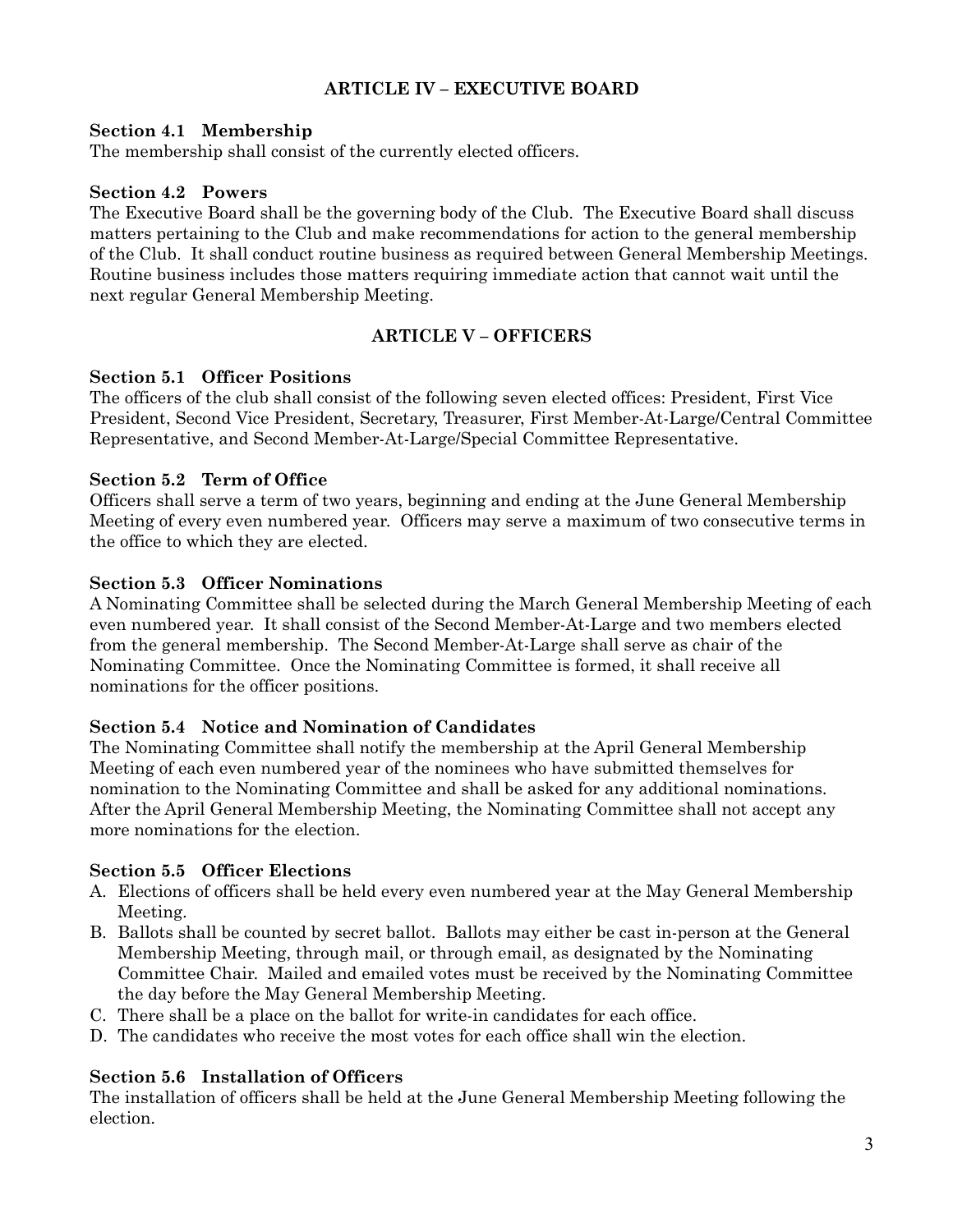## **Section 5.7 Officer Vacancies**

- A. In the event of a vacancy of an elected office, the President shall be responsible for delegating and ensuring that the duties of the vacant office are carried out until the vacancy is filled.
- B. Vacancies in elected offices shall be filled at the next General Membership Meeting by approval of the membership present and voting.
- C. In the event that the office of the President becomes vacant, the First Vice President shall serve as Interim President until a new President is approved by the membership,.

### **Section 5.8 Removal of an Officer**

- A. Officers may be removed by a two thirds vote of the membership present and voting at a General Membership or Special Meeting for failure to execute their duties or for misconduct.
- B. The Executive Board may suspend the duties of an officer prior to a vote for removal by the membership.

## **ARTICLE VI – DUTIES OF OFFICERS**

### **Section 6.1 Duties and Authorities of all Officers**

All officers shall:

- A. Be a point of contact for confidential member complaints regarding harassment, discrimination, or other serious issues pertaining to the conduct an officer or member of the Club.
- B. Raise issues received in complaints during Executive Board or General Membership Meetings as they deem appropriate. Officers are authorized to contact the Chair of the PCDCC or law enforcement if they believe the issue must be addressed by an entity outside of the Club.
- C. All officers shall have the authority to establish committees to aid in the performance of their duties and to include the membership in those activities. Officers shall form committees related to their duties at the request of the general membership.

## **Section 6.2 Duties of the President**

The President shall:

- A. Preside at all General Membership, Special, and Executive Board Meetings.
- B. Serve as the official representative of the Club or appoint another member to do so.
- C. Perform other such duties as may reasonably pertain to the office.

## **Section 6.3 Duties of the First Vice President**

The First Vice President shall:

- A. Preside at meetings in the absence of the President.
- B. Shall be responsible for the monthly program at the general meeting, including but not limited to securing the location, set-up/take down, arranging for speakers, and refreshments.
- C. Serve as parliamentarian during meetings to settle rule disputes.
- D. Provide oversight of committees.

## **Section 6.4 Duties of the Second Vice President**

The Second Vice President shall:

- A. Preside at meetings in the absence of both the President and First Vice President.
- B. Keep the Club website and social media accounts maintained and up to date.
- C. Keep time during General Membership and Special Meetings
- D. Prepare and submit a yearly member survey of interests.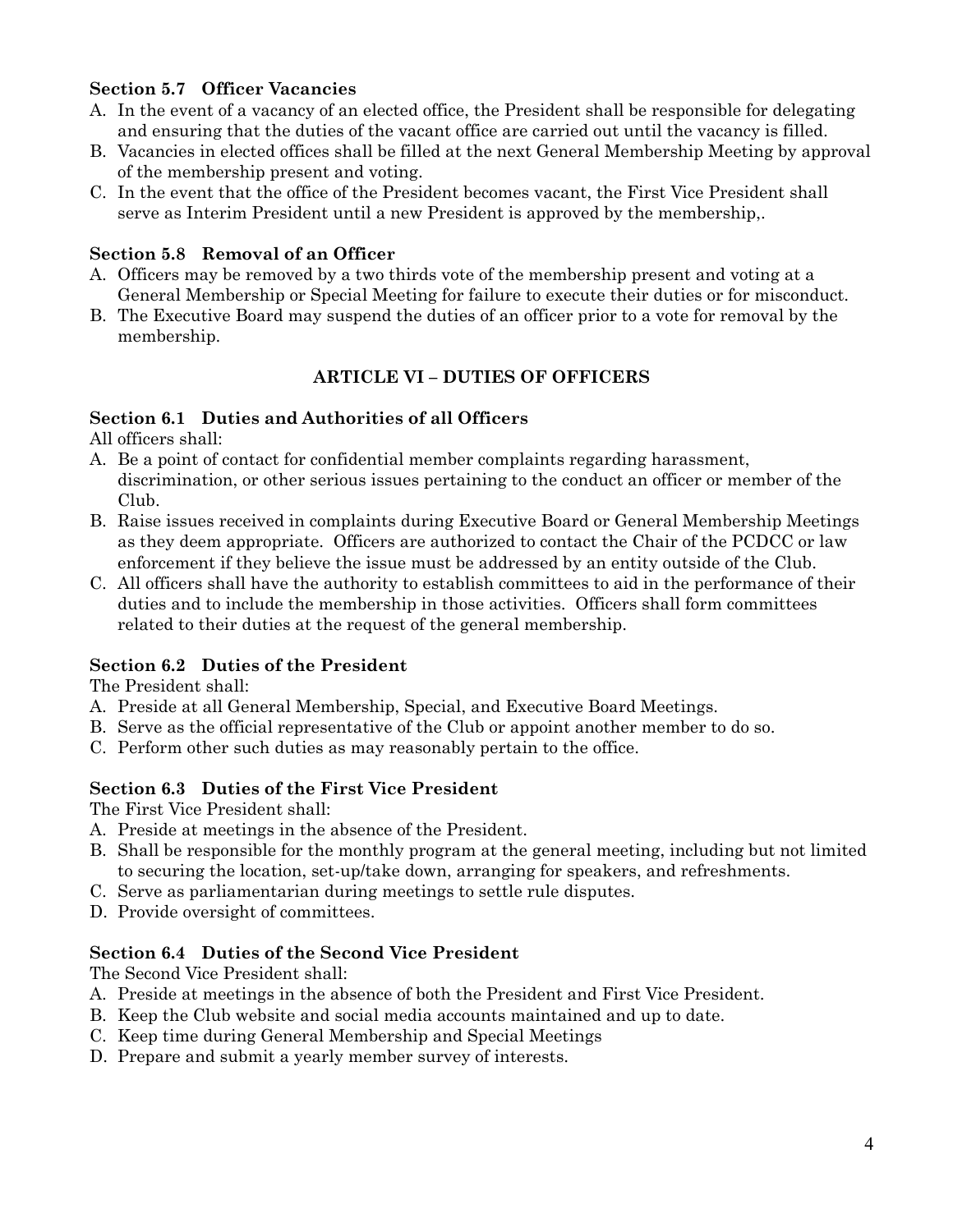## **Section 6.5 Duties of the Treasurer**

The Treasurer shall:

- A. Be responsible for all club funds and membership dues.
- B. Pay all bills upon authorization by the general membership and/or the Executive Board.
- C. Maintain an up-to-date membership list and be responsible for verification that any member is paid and in good standing.
- D. Prepare a monthly report of all expenditures and income for the submission to the membership at the monthly General Membership Meeting.
- E. Give a financial report when called upon and prepare and present an annual report of the Club finances.
- F. Prepare reports as required by the county, state, or federal government.
- G. Maintain a log of all property belonging to the Club and where each item is stored.

## **Section 6.6 Duties of the Secretary**

The Secretary shall:

- A. Record the minutes of all General Membership, Special, and Executive Board Meetings.
- B. Prepare and send Club communications and any other correspondence as directed by the President.
- C. Maintain records of meeting minutes, bylaws, Club calendar, and any policy and procedures adopted by the Club.
- D. Maintain contact information of members.
- E. Give notice of General Membership, Special, and Executive Board Meetings.

#### **Section 6.7 Duties of the First Member-At-Large/Central Committee Representative** The First Member-At-Large shall:

A. Serve as liaison to the general membership.

- B. Represent the Club at the PCDCC.
- C. Communicate monthly reports on the PCDCC either at General Membership Meetings or through email.

#### **Section 6.8 Duties of the Second Member-At-Large/Special Committee Representative** The Second Member-At-Large shall:

- A. Serve as liaison to the general membership.
- B. Serve as Special Committee representative as needed.
- C. Serve as chair of the Nominating Committee for the election of officers.
- D. Assist other officers in their duties, including temporarily assuming their responsibilities when they are unable to.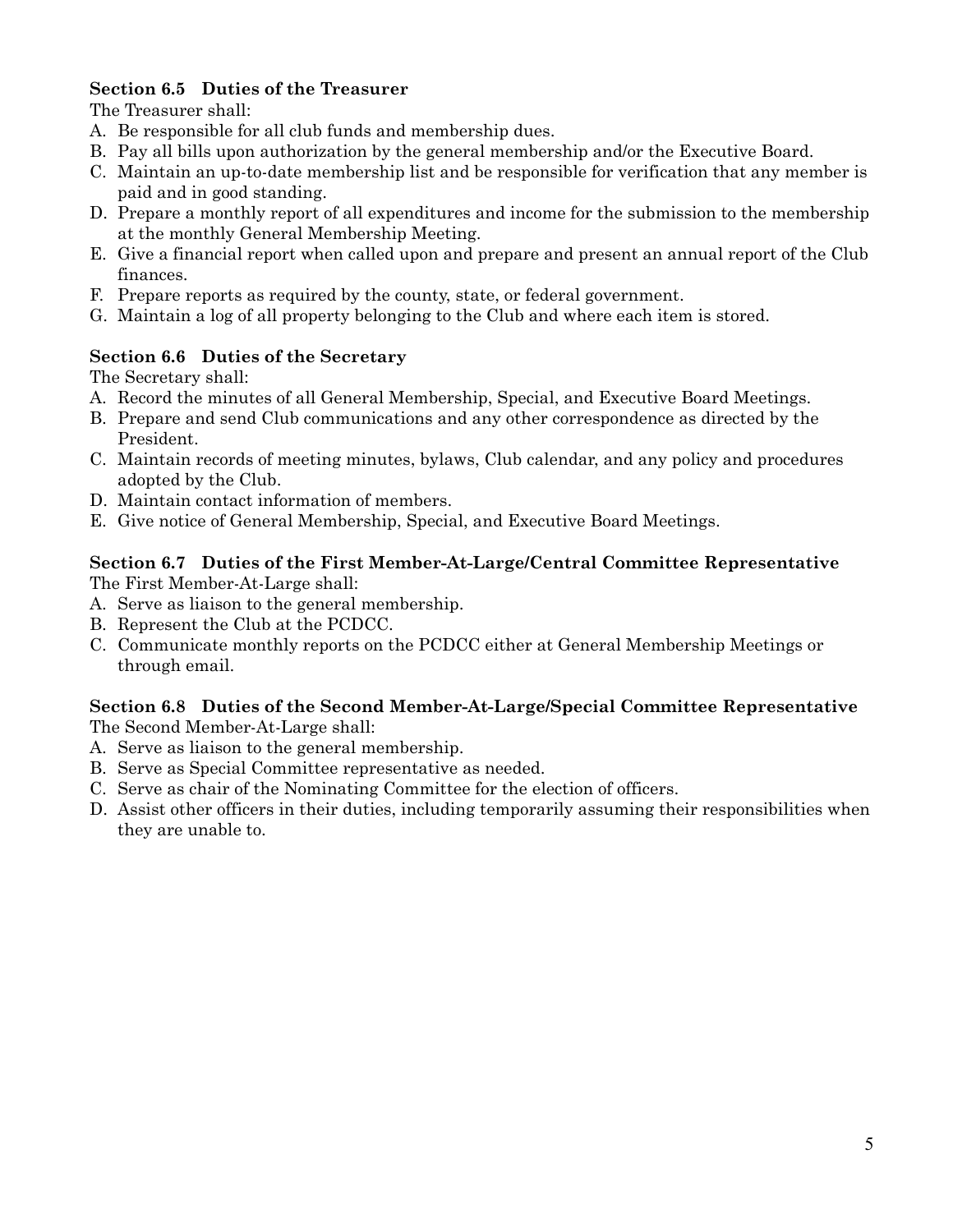# **ARTICLE VII – COMMITTEES**

# **Section 7.1 Committees in General**

- A. Committees may be established to further the goals and objectives of the Club, engage in the interests of the members, or to facilitate the responsibilities of officers.
- B. Each committee shall have a chair that is elected by the members of the committee.
- C. Officers may form committees to facilitate the execution of their duties. Each officer shall serve as chair of their respective committee.
- D. A chair may appoint vice-chairs to assist in the responsibilities of the chair.
- E. The chair shall be responsible for
	- 1. Presiding over Committee Meetings.
	- 2. Coordinating with the First Vice President to discuss committee activities during a General Membership Meeting.
	- 3. Coordinating with the Second Vice President to publish committee activities on the Club webpage and social media accounts.
	- 4. Coordinating with the Secretary to include committee activities in communications to the general membership.
- F. There shall be no limit to the number of committees that a member in good standing may participate.
- G. Each committee shall have a mission statement for the purpose of giving the committee a clear role and focus. The mission statement shall be submitted to the First Vice President. Each committee shall update its mission statement after each election of a chair or as needed.
- H. Committees may form informal subcommittees or use electronic messaging to conduct committee business outside of Committee Meetings if approved by the committee.

# **Section 7.2 Committee Formation:**

For committees other than those formed by an officer to facilitate their duties or the Nominating Committee:

- A. A committee shall be formed by two or more members declaring their intent to form a committee during a General Membership Meeting.
- B. Upon the formation of a committee, membership in attendance shall be allowed the opportunity to announce their intent to participate in the committee.
- C. At the next General Membership Meeting or at a different time and place of the committee's choosing, the members of the committee shall elect a committee chair.

## **Section 7.3 Dissolution of a Committee:**

- A. A committee shall automatically dissolve if the committee's mission statement describes that it will do so upon the completion of a specific task or at a specified time.
- B. A majority of the membership of a committee may vote at a Committee Meeting to dissolve the committee. The First Vice-President must be notified of the dissolution.
- C. The general membership of the Club may vote to dissolve a committee upon one or more of the following reasons:
	- 1. The committee does not have a mission statement.
	- 2. The committee has been without a chair for an unreasonable amount of time or has not conducted a vote for chair in a reasonable time beyond one year if it is required to do so.
	- 3. The committee does not meet regularly and there has been a prolonged and unreasonable amount of time since the last committee meeting.
	- 4. There is strife or irresolvable conflict among the members of the committee that is preventing the committee from effectively fulfilling its purpose or is bringing negative attention to the Club.
	- 5. The committee is no longer needed.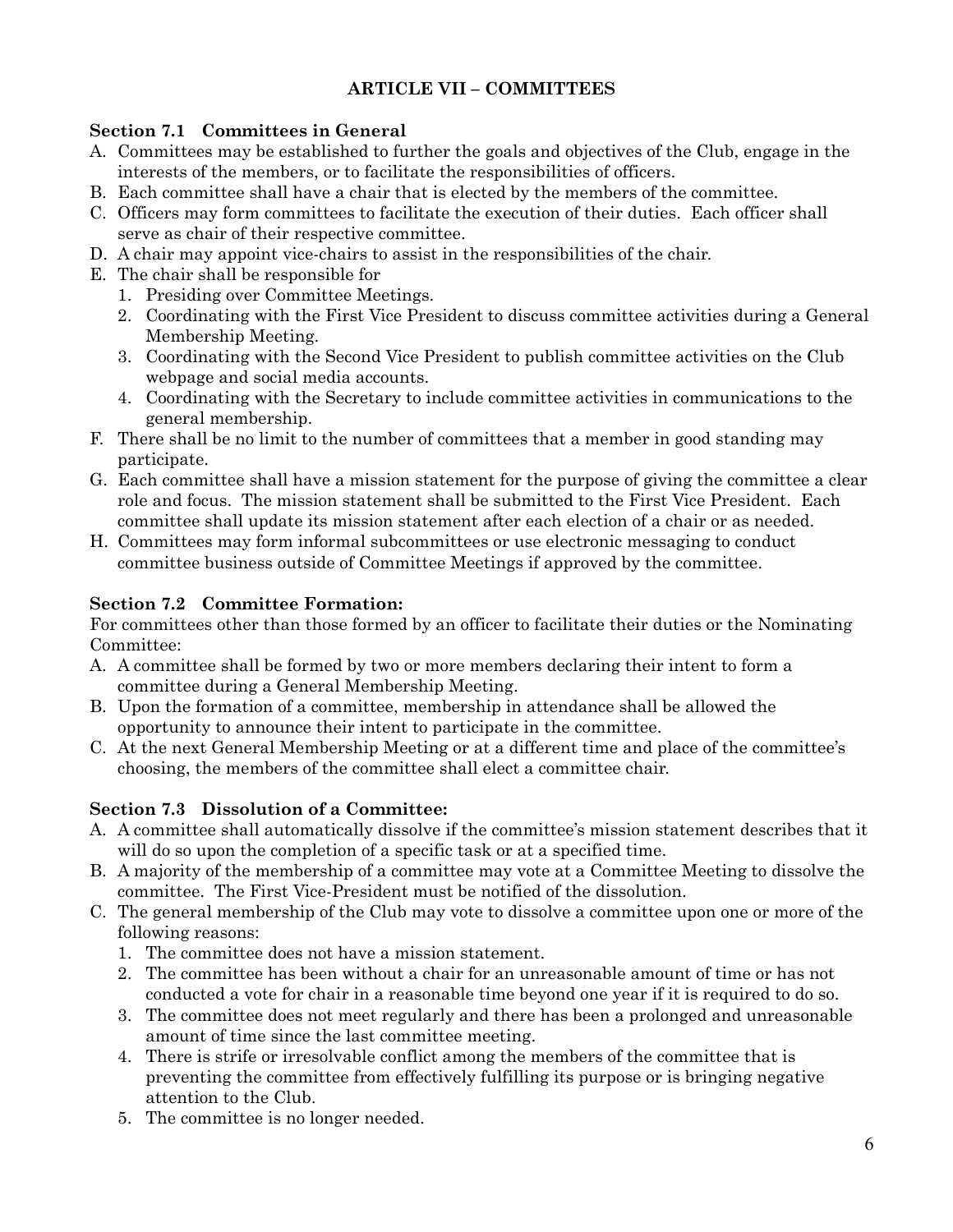# **ARTICLE VIII – MEETINGS**

## **Section 8.1 Meetings in General**

- A. Official Notice to Members:
	- 1. The Secretary and committee chairs are responsible for giving notice to members about upcoming meetings. Such notice shall include at a minimum the time, place, and location of the meeting. When possible, members should be informed of the agenda of the meeting.
	- 2. Email delivery shall be considered sufficient notice for all purposes except in the case of members without email or members which have chosen not to receive notice by email which shall receive official notices by postal mail.
	- 3. All notices by The Club via email will be considered valid if:
		- a. the sender and receiver have both consented, in writing, to sending and receiving notice in this manner,
		- b. the notice was sent to or from the email address specified when giving consent, or most recent email address specified on a subsequent notice of change of address by sender or receiver, and
		- c. the obligation to inform and procedure for informing of any change in email address has been specified in writing.

#### B. Meeting Format:

- 1. Meetings may be held either in-person, through a telephone conference call service, through an internet voice or video conferencing service, or by a combination of methods. The choice shall be made by the members of that meeting.
- 2. Presence at a meeting shall constitute attendance via the method designated in the meeting's notice, whether that being physically present at the designated meeting location, calling into the designated telephone conference line, joining the online video conference, or other chosen method of conducting the meeting.
- C. Decisions on items at a meeting that were not properly noticed or had not achieved a quorum, shall have no force.

## **Section 8.2 General Membership Meetings**

- A. General Membership Meetings shall be held on the third Saturday of each monthly unless otherwise decided by the general membership.
- B. The Executive Board shall notify members of any temporary or permanent changes to the time, date, or location of General Membership Meetings at least three (3) days in advance of the newly scheduled General Membership Meeting or the previously scheduled date, whichever is earliest.
- C. The Executive Board may cancel a General Membership Meeting for any emergency. The Executive Board shall notify members of a cancelation as soon as reasonably possible after the decision is made.
- D. A quorum to begin a General Membership Meeting is established upon the presence of nine (9) members in good standing or one quarter (1/4) of the total number of members in good standing, whichever is fewer.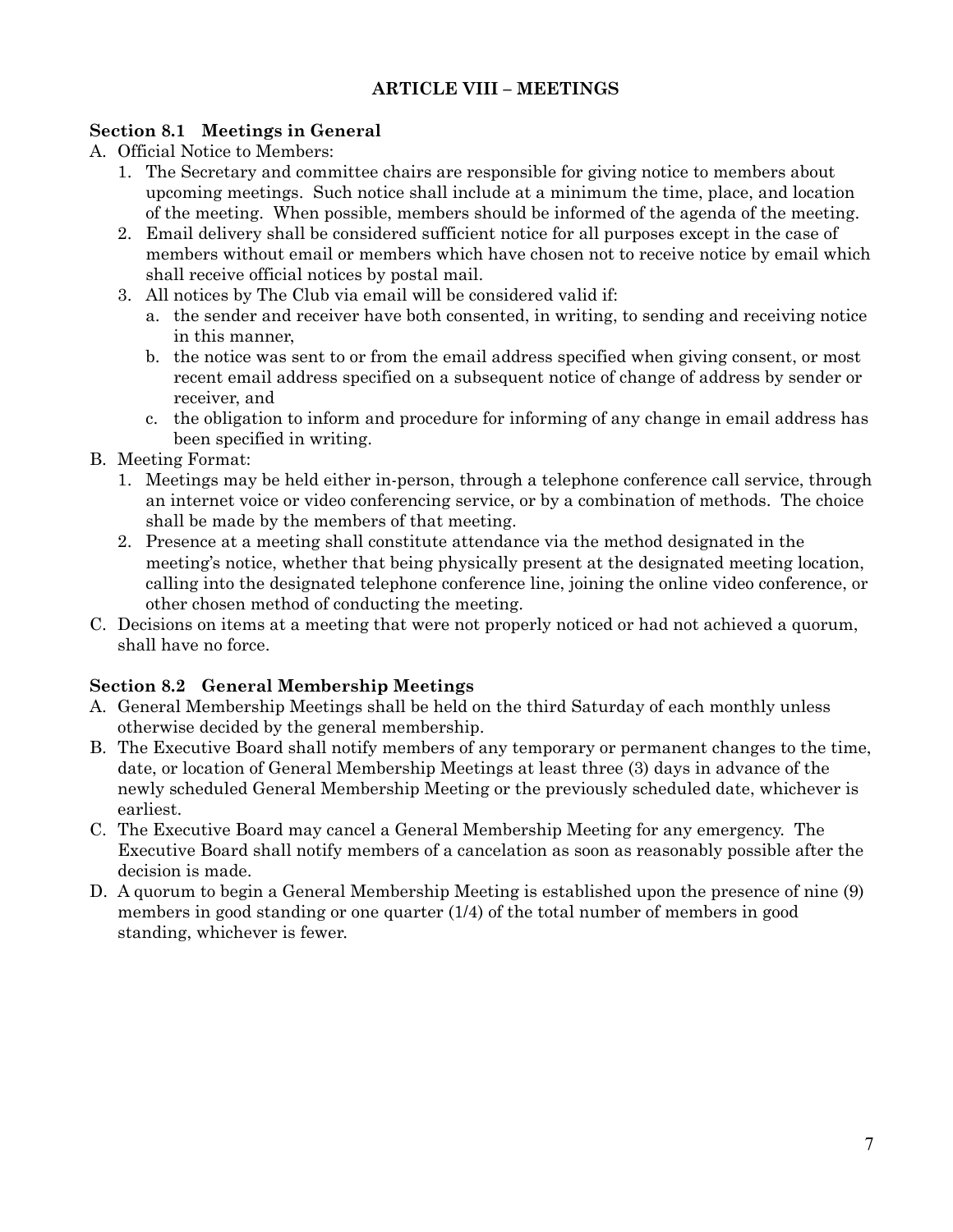# **Section 8.3 Special Meetings**

- A. Special Meetings may be called at the discretion of the President or the Executive Board. The membership shall be notified as soon as possible in advance of all Special Meetings but with no less than three (3) days notice. Notice shall include a brief statement for the reasons for the Special Meeting and the items on the agenda.
- B. The items on the agenda of a Special Meetings shall be limited to issues that cannot wait to be discussed at the next scheduled General Membership Meeting. The Special Meeting shall be limited to only the items on the agenda.
- C. Quorum to begin a Special Meeting is established upon the presence of nine (9) members in good standing or one quarter (1/4) of the total number of members in good standing, whichever is smaller.

## **Section 8.4 Executive Board Meetings**

- A. Executive Board Meetings shall be held as deemed necessary by the President or a majority of the Executive Board. Executive Board Meetings shall be used to set the agenda for the following General Membership Meeting. The Executive Board, as a body, shall consist of all officers.
- B. The Executive Board and general membership shall be notified at least three (3) days in advance of an Executive Board Meeting.
- C. Quorum for an Executive Board Meeting is established upon the presence of a majority of the officers.
- D. Any member in good standing may attend an Executive Board Meeting and participate in discussions.
- E. For any item that is put to a vote at an Executive Board Meeting, only officers may cast votes, with each officer casting one vote. The President shall have the authority to break tied votes.

## **Section 8.5 Committee Meetings**

- A. Committee Meetings shall be held as often as decided necessary by the members of the committee.
- B. Members of the committee shall be notified at least three (3) days in advance of a Committee Meeting if they have provided contact information to the committee chair.
- C. Each committee shall determine its requirements for a quorum, but there shall be no quorum without the presence of the chair or a vice-chair.

# **ARTICLE IX – FINANCIAL OPERATIONS**

- A. The fiscal year shall run from January 1 to December 31.
- B. The annual budget shall be approved by a majority of the membership present and voting at the first General Membership Meeting of the fiscal year and may be amended by a majority of the membership present and voting at a General Membership or Special Meeting.
- C. All expenditures not specifically authorized in the annual budget must be submitted to the general membership for approval, except a majority of the Executive Board may approve the expenditure of up to a specified amount without first requiring approval from the general membership, as decided by the general membership as part of the annual budget.
- D. The Club may make financial donations to organizations and candidates. All donations from the Club must be approved by the general membership.
- E. Except as otherwise specifically determined by the general membership or as otherwise required by law, checks, drafts, promissory notes, orders for the payment of money and other evidence of indebtedness of the Club shall be signed by the Treasurer and a second officer on record with the banking institution.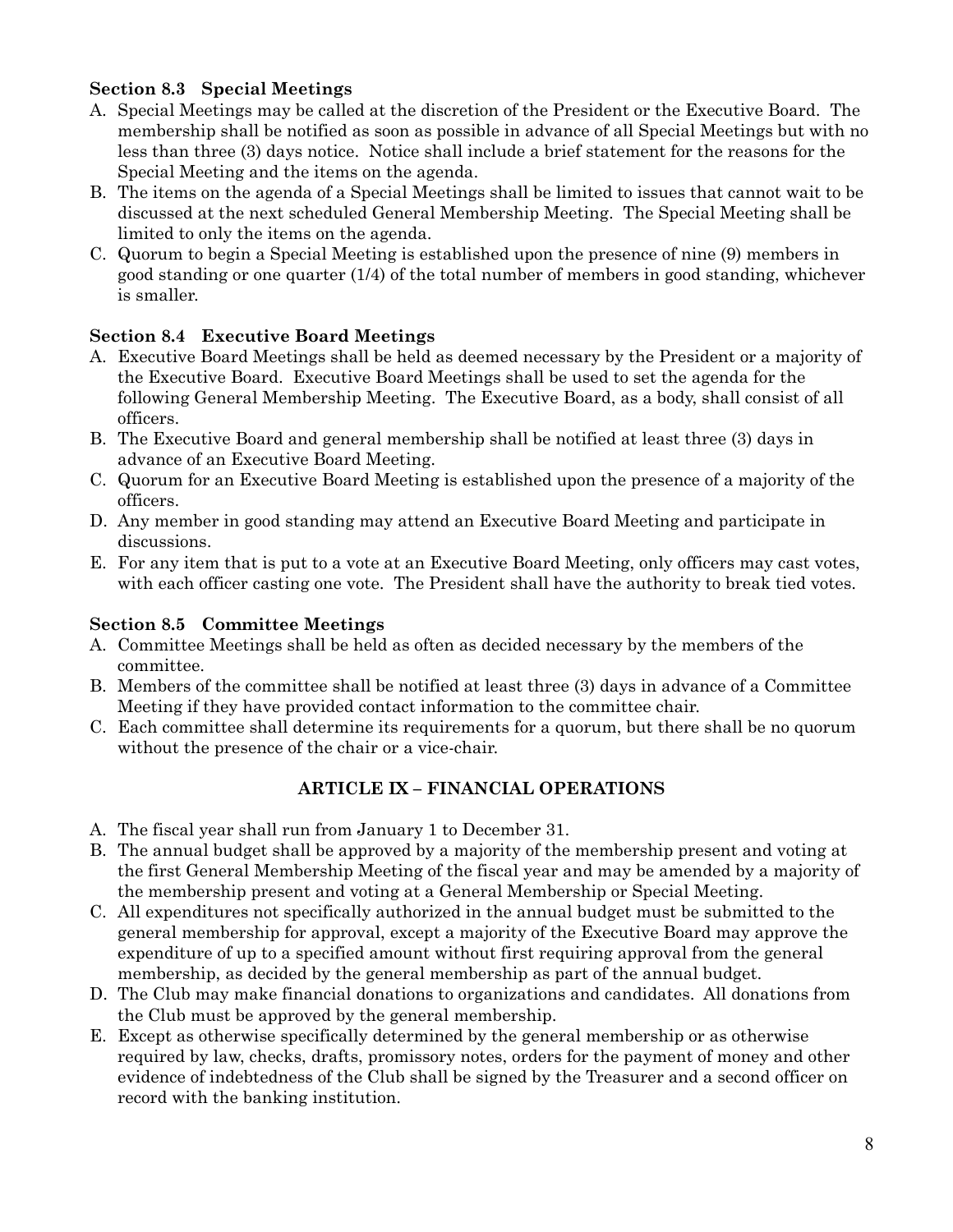# **ARTICLE X – AFFILIATIONS WITH OTHER ORGANIZATIONS**

## **Section 10.1 County Central Committee**

The First Member-At-Large shall be a voting representative member of the PCDCC. The Second Member-At-Large shall serve as the alternate unless the President appoints another member in good standing.

## **Section 10.2 Local Democratic Party Clubs:**

The Club may coordinate with and participate in events with Democratic Party clubs located inside and outside of Placer County to further the goals of the Club. The Club shall follow any applicable rules set by the PCDCC and CDP.

### **Section 10.3 Campaign Committees:**

The Club may interact and engage with campaign committees in accordance with all laws and rules set by the PCDCC and CDP. Such interactions shall be only to further the goals of the Club.

### **Section 10.4 Advocacy Organizations:**

The Club may coordinate with and participate in events with local, state, and national organizations that share similar goals and values with the Club, to further the goals of the Club. The Club shall follow any applicable rules set by the PCDCC and CDP.

## **Section 10.5 Selection of Representatives to CDP Pre-Endorsement Conferences**

- A. The Club shall have representatives allocated as follows: one representative, resident in the Assembly District and duly registered as a member of the Democratic Party of California, for each full (not a fraction thereof) 20 members in good standing registered to vote in the Assembly District who were listed on the roster submitted to the PCDCC and to the appropriate Regional Director of the CDP no later than July 15 of the year immediately prior to the endorsing process.
- B. For purposes of this section:
	- 1. Only members in good standing, who are registered Democrats or profess they will be registered Democrats when of age, as of the July 1 deadline shall be included on the roster;
	- 2. The status of such members shall be certified by the President, Secretary or Treasurer; and
	- 3. The Club's representatives to any particular pre-endorsing conference be from the roster described above and that the overall list of representatives to all conferences equally apportioned between men and women, to the extent possible.

#### **Section 10.6 Endorsements**

- A. The Club may endorse candidates for nonpartisan offices independent of the Placer PCDCC. The Club shall not endorse a candidate for nonpartisan office other than a candidate that is registered as a member of the Democratic Party.
- B. The CDP endorses for all partisan offices. The Club shall not endorse partisan candidates independent of the CDP endorsements.
- C. The Club may endorse local and state ballot measures but shall abide by any applicable rules set by the PCDCC and the CDP.